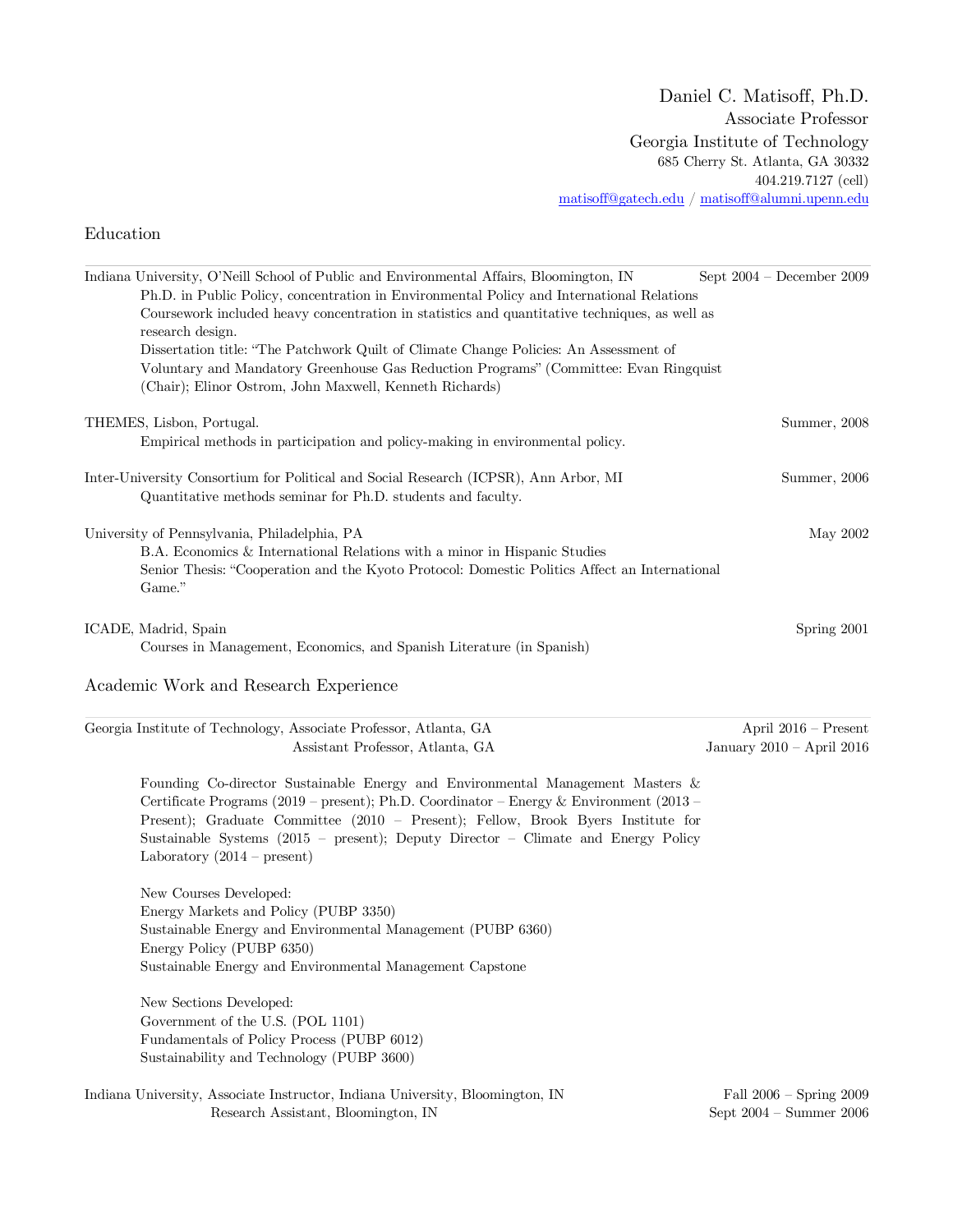| Houston Advanced Research Center (HARC), Research Associate, The Woodlands, TX | Nov $2002 - \text{Jun } 2004$ |
|--------------------------------------------------------------------------------|-------------------------------|
| Wharton Management Department, Research Assistant, Philadelphia, PA            | $Jun 2001 - Apr 2002$         |
| World Game Institute, Research and Production Assistant, Philadelphia, PA      | Jan $2000 -$ Jan $2001$       |

Books

Ecolabels, Innovation, and Green Market Transformation: Learning to LEED. With Douglas Noonan. Cambridge University Press. *In press.*

#### Publications in Refereed Journals

- "Electricity Consumption Changes Following Solar Adoption: Testing for a Solar Rebound." With Ross Beppler and Matthew Oliver. *Economic Inquiry. Forthcoming.*
- " A framework for localizing global climate solutions and their carbon reduction potential." *Proceedings of the National Academy of Sciences,* vol. 118, no. 31 With Brown, M.A., P. Dwivedi, S. Mani, J.E. Mohan, J. Mullen, M. Oxman, M. Rodgers, R. Simmons, B. Beasley & L. Polepeddi. 2021.
- "Green rules and green tape: Streamlining the environmental review for transportation projects." With Mistur, E. M., Kingsley, G., & An, Y. *Transportation Research Part D: Transport and Environment*, *97*. (2021).
- "Translating a Global Emissions Reduction Framework for Sub-National Climate Action: A Case Study from the State of Georgia." With Brown, Marilyn A., Blair Beasley, Fikret Atalay, Kim M. Cobb, Puneet Dwivedi, Jeffrey Hubbs, David M. Iwaniec, Sudhagar Mani, Daniel Matisoff, Jacqueline E. Mohan, Jeffrey Mullen, Michael Oxman, Daniel Rochberg, Michael Rodgers, Marshall Shepherd, Richard Simmons, Laura Taylor, L. Beril Toktay. *Environmental Management.* 67(2) (2021).
- "Impacts of Pilot and Demonstration Projects: Evidence from Green Building" With Christopher Blackburn; Mallory Flowers, and Juan Moreno-Cruz. *Journal of Policy Analysis and Management*. 2020. 39(4): 1100-1132.
- "A Review of Barriers in Implementing Dynamic Electricity Pricing to Achieve Cost-Causality" With Ross Beppler, Gabriel Chan, and Sanya Carley. *Environmental Research Letters*. 2020. v15: n09 p3006.
- "In the LEED: Racing to the Top in Environmental Self-Regulation" With Mallory Flowers and Douglas Noonan. *Business Strategy and the Environment.* 2020. v29, n6 2842-56.
- "Understanding renewable energy policy adoption and evolution in Europe: The impact of coercion, normative emulation, competition, and learning." With Shan Zhou, Gordon Kingsley, and Marilyn Brown. *Energy Research & Social Science.* (2019) 51, 1-11.
- "For what it's worth: Evaluating revealed preferences for green certification." With Mallory Flowers and Douglas Noonan. *Journal of Environmental Planning and Management*. (2019) 62(5), 843-861.
- "Let sleeping bats lie: Analyzing institutional adaptation to environmental regulatory change through Adaptive Management theory." With Evan Mistur, Yehyun An, and Gordon Kingsley. *Journal of Environmental Management*. (2018) Volume 223; October 2018; 254-263.
- "The Influence of Task Complexity in Shaping Environmental Review and Engineering Design Durations" With Yehyun An, Juan Rogers, Gordon Kingsley, Evan Mistur and Baabak Ashuri. *Journal of Management in Engineering*. (2018). v34 n6 November.
- "Climate research priorities for policy-makers, practitioners, and scientists in Georgia, USA." With Murray A. Rudd, Althea F. P. Moore, Daniel Rochberg, Lisa Bianchi-Fossati, Marilyn A. Brown, David D'Onofrio, Carrie A. Furman, Jairo Garcia, Ben Jordan, Jennifer Kline, L. Mark Risse, Patricia L. Yager, Jessica Abbinett, Merryl Alber, Jesse E. Bell, Cyrus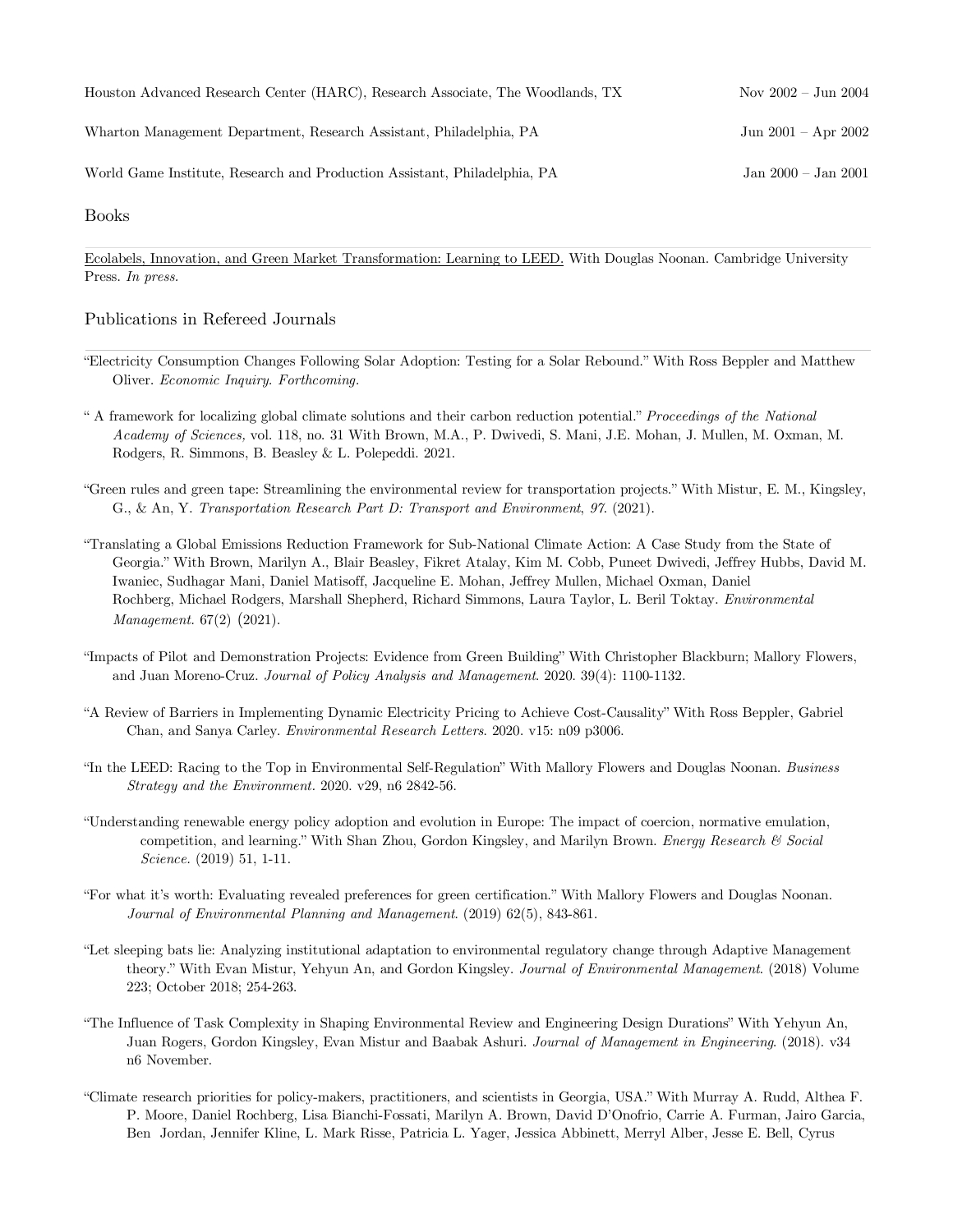Bhedwar, Kim M. Cobb, Juliet Cohen, Matt Cox, Myriam Dormer, Nyasha Dunkley, Heather Farley, Jill Gambill, Mindy Goldstein, Garry Harris, Melissa Hopkinson, Jean-Ann James, Susan Kidd, Pam Knox, Yang Liu, Michael D. Meyer, Jamie D. Mitchem, Katherine Moore, Aspen J. Ono, Jon Philips, Kerrie M. Sendall, Fatemeh Shafiei, Marshall Shepherd, Julia Teebken, Ashby N. Worley. *Environmental Management*. (2018). v62 n2 190-209.

"The Comparative Effectiveness of Residential Solar Incentives." With Erik Johnson. *Energy Policy* 108 (2017): 44-54.

- "Peak Shifting and Cross-Class Subsidization: The Impacts of Solar Pv on Changes in Electricity Costs." With Johnson, Erik, Ross Beppler, Chris Blackburn, Benjamin Staver, and Marilyn Brown. *Energy Policy* 106 (2017): 436-44.
- "Advanced Metering Infrastructure Deployment in the United States: The Impact of Polycentric Governance and Contextual Change." With Shan Zhou. *Review of Policy Research*. 33(6), 646-665.
- "Green Buildings: Economics and Policies." With Douglas Noonan and Mallory Flowers. *Review of Environmental Economics and Policy.* V10 n2 329-346 Summer 2016.
- "Understanding drivers of energy efficiency changes in China." With Huibin Du and Yangyang Wang. *Applied Energy.* v184 n15, December 2016.
- "Park user characteristics, attitudes, and quasi-voluntary behavior." With Douglas Noonan and Nathanael Hoelzel. *Non-profit and Voluntary Sector Quarterly. V45 n4 78S-96S August, 2016.*
- "Economic, sociological, and neighbor dimensions of energy efficiency adoption behaviors: Evidence from the U.S residential heating and air conditioning market." with Douglas Noonan and Lin-Han Chiang Hsieh. *Energy Research and Social Science*, v10: 102 – 113, 2015.
- "Sources of Specification Errors in the Assessment of Voluntary Environmental Programs: Understanding Program Impacts." *Policy Sciences*. V48 n1 p109-126, 2015.
- "Kindred Spirits or Intergovernmental Competition? Policy learning and the adoption of energy policies in the American states (1990 – 2008). With Jason Edwards. *Environmental Politics*. V23 n5 2014.
- "Performance or Marketing Benefits? The Case of LEED Certification." With Douglas Noonan and Anna Mazzolini. *Environmental Science and Technology*. V48 n3, p2001-2007, 2014.
- "Electric Utilities, Fuel Use, and Responsiveness to Fuel Prices." With Douglas Noonan and Jinshu Cui. *Energy Economics*. V46, November 445-452, 2014.
- "Different Rays of Sunlight: Understanding Information Disclosure and Carbon Transparency" *Energy Policy*. V55 p579 592, 2013.
- "Convergence in Environmental Reporting: Assessing the Carbon Disclosure Project," with Douglas Noonan and John O'Brien. *Business Strategy and the Environment*. v22 n5, 285-305. July 2013.
- "Spatial Effects in Energy-Efficient Residential HVAC Technology Adoption," with Douglas Noonan and Lin-Han Chiang Hsieh. *Environment & Behavior*. 45(4): 476-503, 2013.
- "Privatizing climate change policy: is there a public benefit?" *Environmental and Resource Economics*, v53 409-433, 2012.
- "Managing contested greenspace: the rise of dog parks." With Douglas Noonan. *International Journal of the Commons.* February, 2012.
- "Carbon trading, policy design and firm behavior: improving the efficiency of climate change policy." *Environment*, v52, n1 p10-19, 2010.
- "Are International Environmental Agreements Enforceable? Implications for Institutional Design." *International Environmental Agreements*, v10, n3 p166-187, 2010.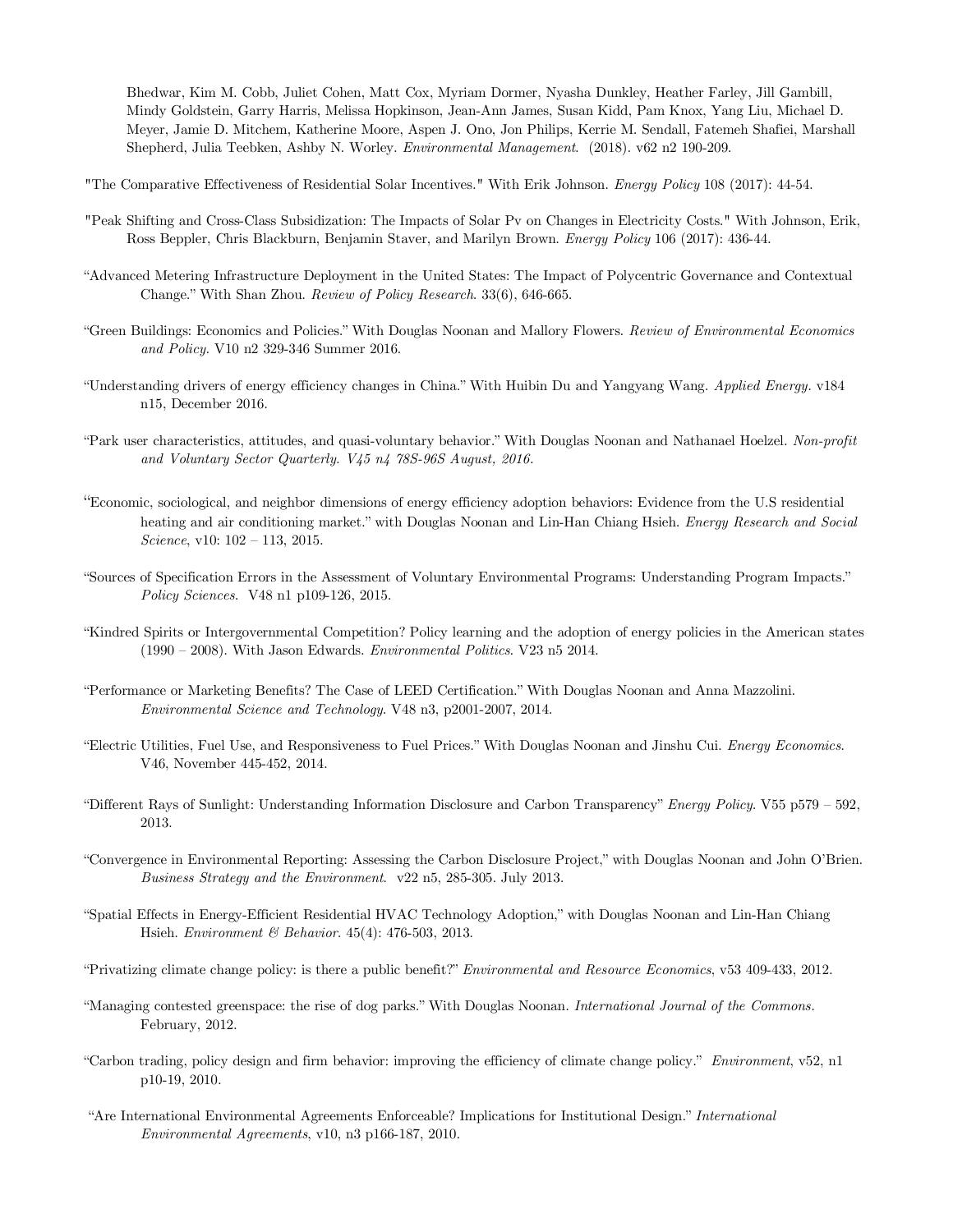"The Adoption of State Climate Change Policies and Renewable Portfolio Standards: Internal Determinants or Regional Diffusion?" *Review of Policy Research*, v25, n6 Dec 2008.

#### Book Chapters

"Letting the Fox Guard the Hen House? Corporate Responsibility and Environmental Governance." 2020. In Konisky, David (ed). The Oxford Handbook for Environmental Policy.

### In Process / Under Review

"Policy Contagion during a Pandemic" with Evan Mistur & John Givens.

# Editorial Boards & National Committees

| Organization & Environment                                                   | 2017-    |
|------------------------------------------------------------------------------|----------|
| Business & Society                                                           | $2016 -$ |
| Business Strategy & Environment                                              | $2015 -$ |
| Alliance for Research on Corporate Sustainability – Communications Committee | $2015 -$ |
|                                                                              |          |

# Grants and Extramural Funding

| Energy Performance Contracting Cost Considerations, (PI) Avid Energy Partners, (\$74,279)                           | 2021             |
|---------------------------------------------------------------------------------------------------------------------|------------------|
| Office of Federal Relations White Paper Series (\$15,000) With D. Cale Reeves.                                      | 2021             |
| Georgia Drawdown (Ray C Anderson Foundation (\$800,000) Buildings & Materials Lead (\$65,000)                       | 2019-2020        |
| Strategic Energy Institute "Interdisciplinary Cooling Energy (ICE) working group planning grant" (Co-PI) (\$35,000) | 2019             |
| Georgia Department of Transportation                                                                                |                  |
| "Strategies for Comm. Quality Expectations for Environmental Service Contracts, Part II" Co-PI (\$242k)             | 2017-2018        |
| Brook Byers Institute of Sustainable Systems Faculty Fellow                                                         | $2015$ - present |
| US Department of Education / Georgia Board of Regents                                                               |                  |
| "Science of Sustainability: Using Inquiry and Design Thinking to                                                    | 2016             |
| Facilitate a Transdisciplinary Approach to Learning" PI (\$47,881)                                                  |                  |
| Georgia Department of Transportation                                                                                |                  |
| "Strategies for Communicating Quality Expectations for Environmental Service Contracts" Co-PI (\$218k)              | 2015-2016        |
| Private Utility Client                                                                                              |                  |
| "Understanding Impacts of Solar Penetration on Financial Performance" Co-PI (~\$91k)                                | 2015             |
| National Science Foundation $(\#1069138)$                                                                           |                  |
| "Novel Materials for Energy Storage and Conversion" Senior Investigator (\$3,155,553)                               | $2011 - 2015$    |
| SGA 2014 – "Money in the Sun? Risky incentives for solar installations" (\$20,000)                                  | 2014             |
| Dissertations Initiative for the Advancement of Climate Change Research (DISCCRS) Fellowship                        | 2011             |
| $\text{IAC}$ – ISERF proposal development grant (\$2,500)                                                           | 2010             |

#### Fellowships and Awards

| Class of 1969 Teaching Fellows                                                     | $2014 - 2015$ |
|------------------------------------------------------------------------------------|---------------|
| Graduate Fellowship, Indiana University (\$93,000)                                 | $2004 - 2007$ |
| National Science Foundation                                                        |               |
| Dissertation Improvement Fellowship $(\#0819244)$ (\$12,000)                       | $2008 - 2009$ |
| DAAD German Academic Exchange Fellowship (\$5,400)                                 | 2008          |
| European Union Center for Excellence: Pre-dissertation Travel Fellowship (\$2,800) | 2006          |
| THEMES Summer Institute for Empirical Methods, Lisbon, Portugal (\$2,500)          | 2008          |
| SPEA Excellence in Writing Award: Environmental Science and Policy                 | 2008          |
| SPEA Excellence in Writing Award: Environmental Science and Policy                 | 2007          |
|                                                                                    |               |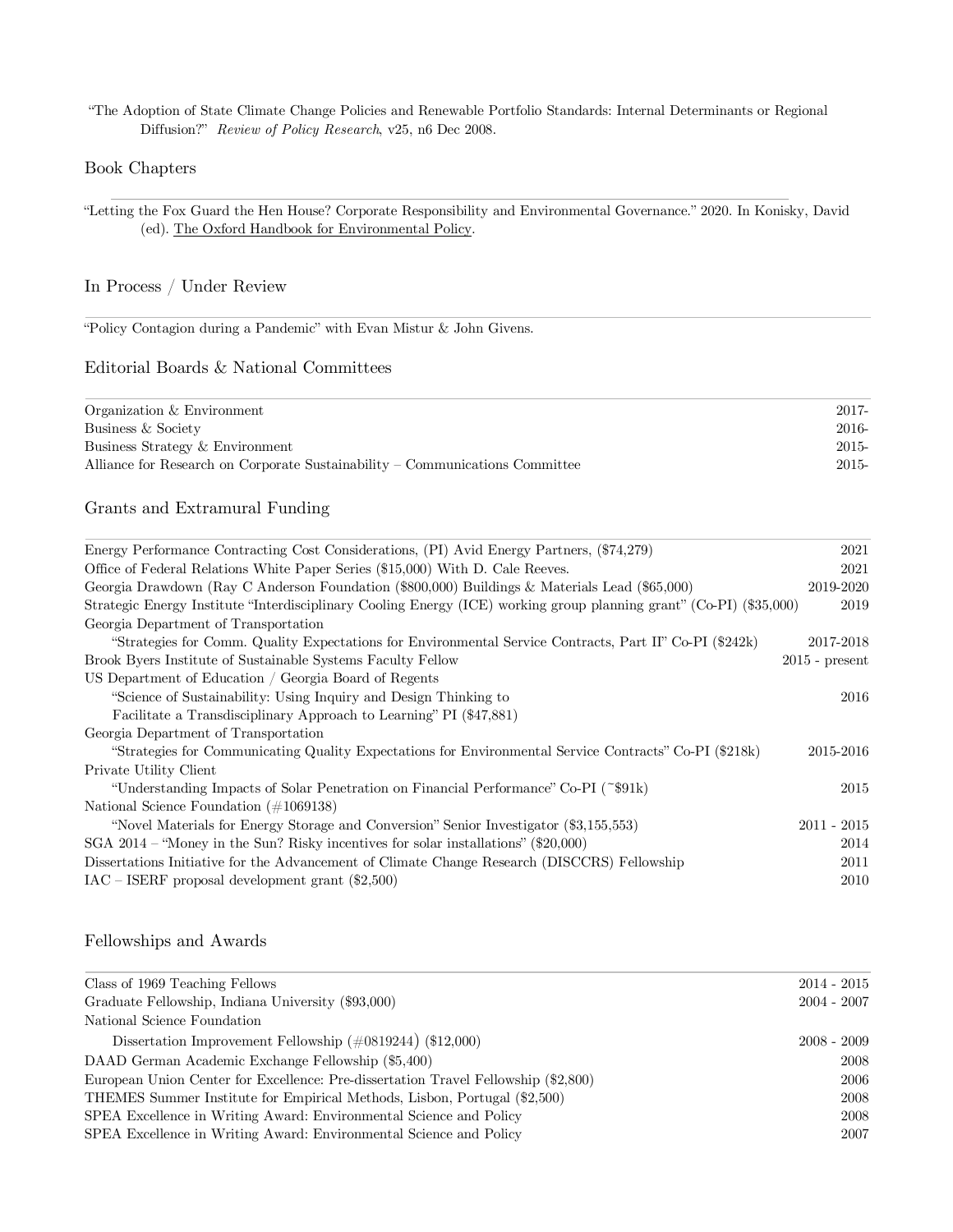White Papers, Reports and Working Papers

"Traversing the "Valley of Death": Policy Support to Transform Markets with Nascent Low-Carbon Technologies" With D. Cale Reeves and Arnav Rao. July, 2021.

"Energy Performance Contracting and Cost Considerations" With Marilyn Brown. August, 2021.

- Kingsley, G., Matisoff, D., Rogers, J., Ashuri, B., An, Y., Mistur, E., Ruthotto, I., & Agnew, D. (2017). Strategies for communicating quality expectations for environmental service contracts (No. FHWA-GA-17-1506). Georgia Institute of Technology.
- Mathis, Mitchell and Daniel Matisoff. 2004. "The value of water to sustain and preserve the ecosystem in the Lower Rio Grande Valley: characterization of ecotourism in the Lower Rio Grande Valley." Houston Advanced Research Center. Working Paper. VNT 04-01.
- Mathis, Mitchell and Daniel Matisoff. 2004. "A review of freshwater inflows data and related information regarding the Rio Grande Estuary." Houston Advanced Research Center.
- Cook, Valerie, Matisoff, Daniel, and Lisa Gonzalez. 2004. "Scrap tire disposal and recycling options." Report to the Border Environmental Cooperation Commission.
- Barker, William, Hitchcock, David, and Daniel Matisoff. 2003. "Baseline Class 4 Truck Inventory for the Houston-Galveston Region." Deliverable from Task 3: Regional Vehicle Estimates and Survey: Emissions Testing of Prototype Diesel/Electric Hybrid Commercial Pickup/Delivery Vehicles (PUDS) and Assessment of Potential Emission Reductions in the Houston-Galveston Non-Attainment Area from Widespread Use in Delivery Fleets. Prepared for Texas Council on Environmental Technology, University of Texas, Austin.

#### Conference Proceedings, Conference Presentations, and Invited Presentations

"Policy Contagion During a Pandemic". Association for Public Policy Analysis and Management. Virtual. Nov 6-8, 2020.

"Subnational Actors and Climate Change." Roundtable Discussion. Association for Public Policy Analysis & Management. Denver, Nov 7 – 9, 2019.

"Anatomy of a Demonstration Project". Association for Public Policy Analysis & Management. Denver, Nov 7 – 9, 2019.

"Anatomy of a Demonstration Project" Southeastern Energy Economics Conference. Georgia Tech. October 29-30, 2019.

"Climate Change and the International Business Environment" Frontiers Conference. University of South Carolina. October 3 – 5, 2019.

The Impact of Pilot and Demonstration Projects. Alliance for Research on Corporate Sustainability. UNC Chapel Hill – June 5  $-7, 2019.$ 

Sustainability Practice Roundtable - Learning to LEED: Voluntary Mechanisms for Transforming Markets. Invited Presentation. Lord Aeck Sargent. March 26, 2019

Impact of Pilot and Demonstration Projects. Webinar for Green Building Educational Services. Invited Presentation. January 10 2019.

"Multidimensional ecolabels" Association for Public Policy Analysis and Management. Washington D.C.. November 7 2018.

"Assessing the Impacts of Pilot and Demonstration Projects" GRONEN Conference. Almeria, Spain. May 15, 2018.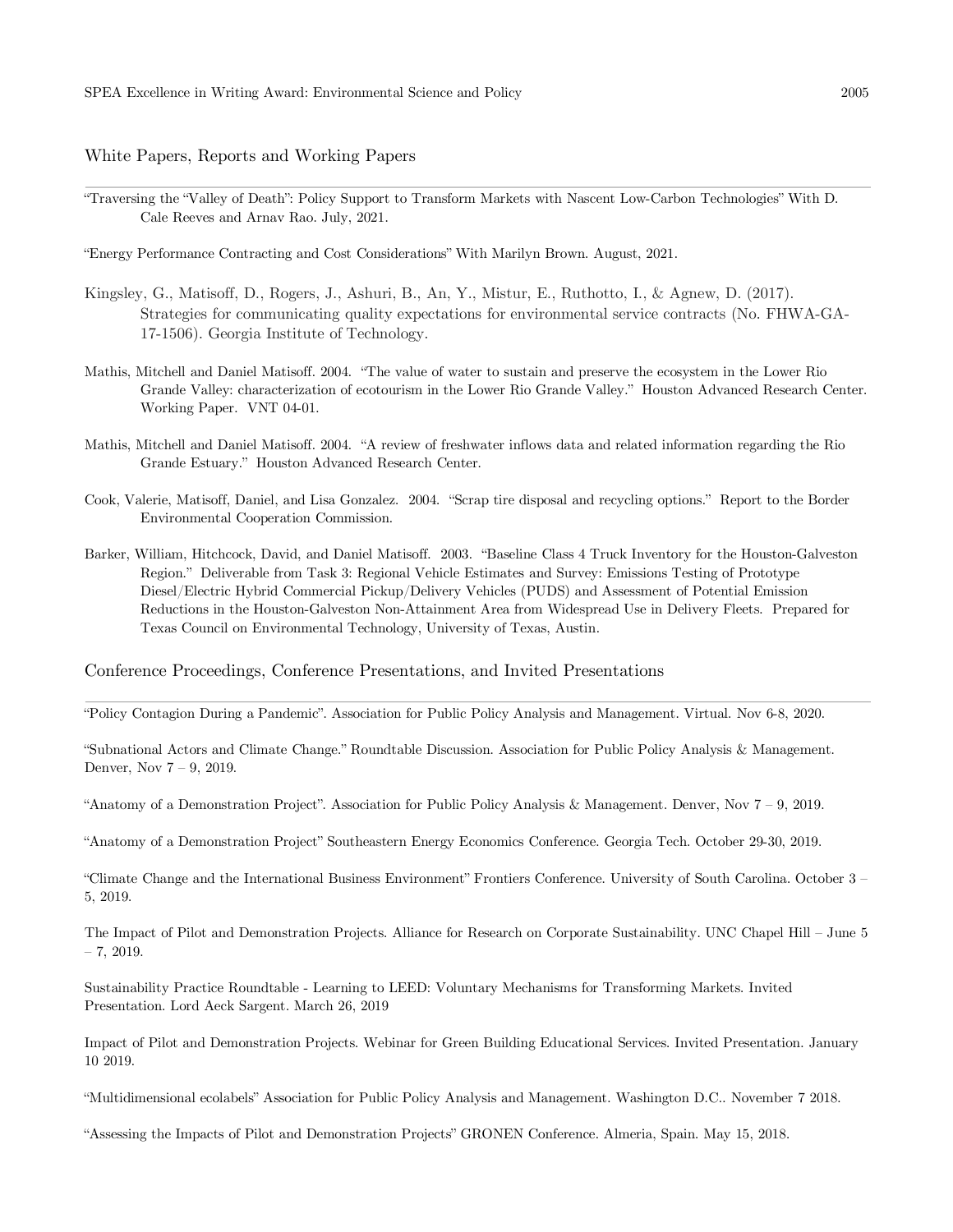"Learning to LEED: Competition, Spillovers, and Market Transformation in the Built Environment" Invited Presentation. University of Maryland. College Park, Maryland, April 2018.

"Energy Policy and Green Buildings." Invited Presentation. Boise State University. Boise, Idaho. January 2018.

"Impacts of a Pilot Project: Evidence from LEED." Association for Public Policy and Management. Chicago. 3 November 2017.

"Impacts of a Pilot Project" Behavioral Economics and Climate Change Conference. Sacramento. 16 October, 2017.

"Renewable Energy Policy Adoption in the European Union." Environmental Policy and Governance Workshop. Bloomington, Indiana, 22, June, 2017.

"Competition and Strategy in Green Signaling: The Case of LEED." Invited Presentation: Georgia State University, Environmental Sciences Department. November 10, 2016.

"A framework to understand noisy green signals" Association for Public Policy Analysis & Management, Washington D.C., November 2, 2016.

"Greening the Iron Cage." Association for Public Policy Analysis & Management, Washington D.C., November 2, 2016.

"The Impact of Solar Penetration on Utility Rates and Bills." Association for Public Policy Analysis & Management, Washington D.C., November 2, 2016.

"The Impact of Incentives on Solar Installations." Invited Presentation: University of Texas Energy Center. Austin, Texas. October 13, 2016.

"A framework to understand noisy green signals" Social Responsibility Research Network: International Conference on Corporate Sustainability, Melbourne, Australia August 8, 2016.

"A framework to understand noisy green signals" Academy of Management Proceedings, Anaheim CA, August 8, 2016.

"The Impact of Incentives on Solar Installations." Invited Presentation: NC State University. March 22, 2016.

"EPA and Voluntary Programs" Invited Keynote Speaker to EPA, Region 4 off-site workshop. 09 December 2015.

"Smart Grid Innovation & Diffusion" Association for Policy Analysis and Management. 14 Nov 2015.

"How do firms certify green?" Association for Policy Analysis and Management 12 Nov 2015.

"Comparative Effectiveness of Incentives for Commercial and Solar PV Installation" Association for Policy Analysis and Management. 13 Nov 2015.

"How do firms certify green?" Academy of Management. Proceedings. Vancouver. 9-11 Aug 2015.

"Race to the top or Race to the Start?" Academy of Management. Proceedings. Vancouver. 9-11 Aug 2015.

"Designing Market Based Approaches for the Clean Power Plan" Expert Speaker at Georgia Tech's & Emory's Town Hall on the Clean Power Plan. 29 September, 2015.

"Race to the top or Race to the Start?" Alliance for Research on Corporate Sustainability. Chicago. 13-15 May 2015.

"A Holistic Approach to Energy Efficiency: Understanding the Market and Regulatory Variables and Opportunities for Energy Efficiency." Electric Utility Consultants Inc. Southeast Power Conference 30 March 2015.

"Understanding 111(d) and Energy Policy." Invited Speaker. Energy Environment and Society. 9 March 2015.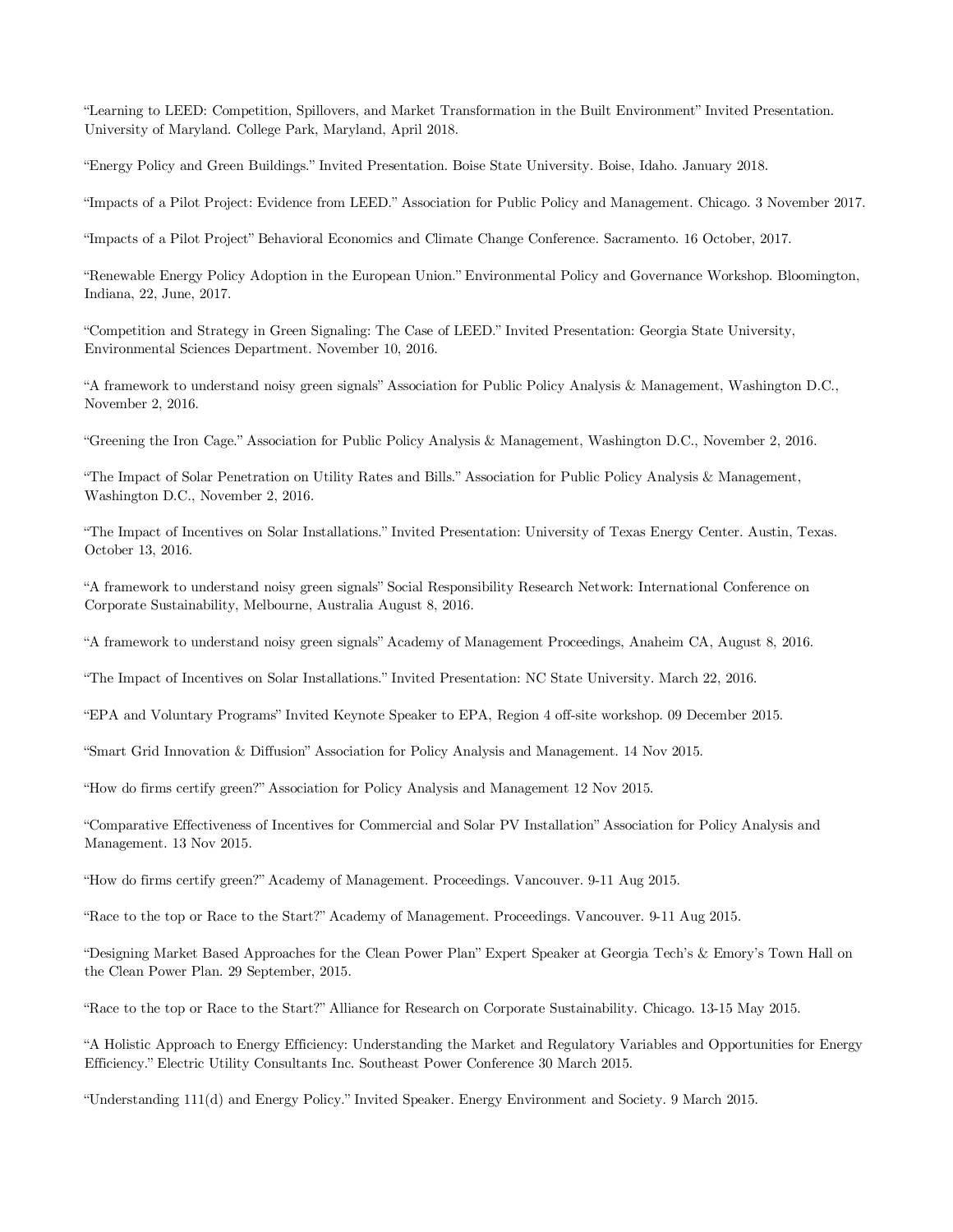"Stakeholder Participatory Policy Analysis Role-play and Hydro-fracturing". Celebrating Teaching Day. Poster Session. 26 March 2015.

"Eco-certification and non-performance signaling." Workshop on Policy Research. Invited Speaker. January 16, 2015.

"How do firms certify green? The case of LEED." Southern Economics Association Conference. November 20, 2014.

"Impacts of Solar Incentives on Residential Adoption Patterns." Association for Policy Analysis and Management. November 3, 2014.

"How do firms certify green? The case of LEED." Association for Policy Analysis and Management. November 3, 2014.

"Corporate Environmentalism and Business Strategy." Leeds University (UK). Invited Speaker. October 22, 2014.

"The role of Energy Efficiency in the Clean Power Plan." Southface Energy Institute. Invited Panelist. September 18, 2014.

"Energy Efficiency and 111(d)." Southeastern Energy Efficiency Alliance Policy Breakfast. Invited Panelist. July 16, 2014.

"Spatial competition and Green Signaling." World Congress of Environmental And Resource Economists. Istanbul, Turkey, June 30, 2014.

"Environmental Policy and Business Strategy." Ohio University. Invited Speaker. July 15, 2014.

"Spatial competition and Green Signaling." Alliance for Research on Corporate Sustainability. Ithaca, NY. May 7-9, 2014.

- "Competition and Green Building." Invited Presentation. Scheller College of Management Business Strategy and Sustainability Seminar. Feb 21, 2014.
- "Performance or Marketing Benefits? The Case of LEED Certification" Strategic Management Association Conference. Atlanta, GA September 30, 2013.
- "The future of energy: economic and policy challenges." Invited keynote speaker: Engineers for Sustainability. Atlanta, GA, February 28, 2013.
- "State utility regulation and electricity prices." Workshop on Policy Research. Georgia Institute of Technology, February 15, 2013.
- "The future of energy." Invited panel speaker: Association of Environmental Engineers. Atlanta, GA. November 28, 2013.

"Utility Responsiveness to Fuel Prices." Southern Economics Association. November 16 – 18, 2012.

- "Impacts of State Regulation on Electricity Pricing and Investment." Association for Policy Analysis and Management. November 8-10, 2012.
- "Privatizing Climate Change Policy." Tianjin University; Tianjin, China. May 30, 2012.
- "Kindred Spirits or Intergovernmental Competition? Policy learning and the adoption of energy policies in the American states (1990 – 2010)." Policy Innovation Workshop. University of Amsterdam. February 23-24, 2012.
- "Kindred Spirits or Intergovernmental Competition? Policy learning and the adoption of energy policies in the American states (1990 – 2010)." Workshop on Policy Research. Georgia Institute of Technology, February 17, 2012.
- "Managing Collective Green Space: The Rise of Dog Parks." Association for Policy Analysis and Management. Washington, D.C. November 2-5, 2011.
- "Convergence in Voluntary Carbon Emissions Reporting Behavior: Assessing the Carbon Disclosure Project 2003 2010." Association for Policy Analysis and Management. Washington, D.C. November 2-5, 2011.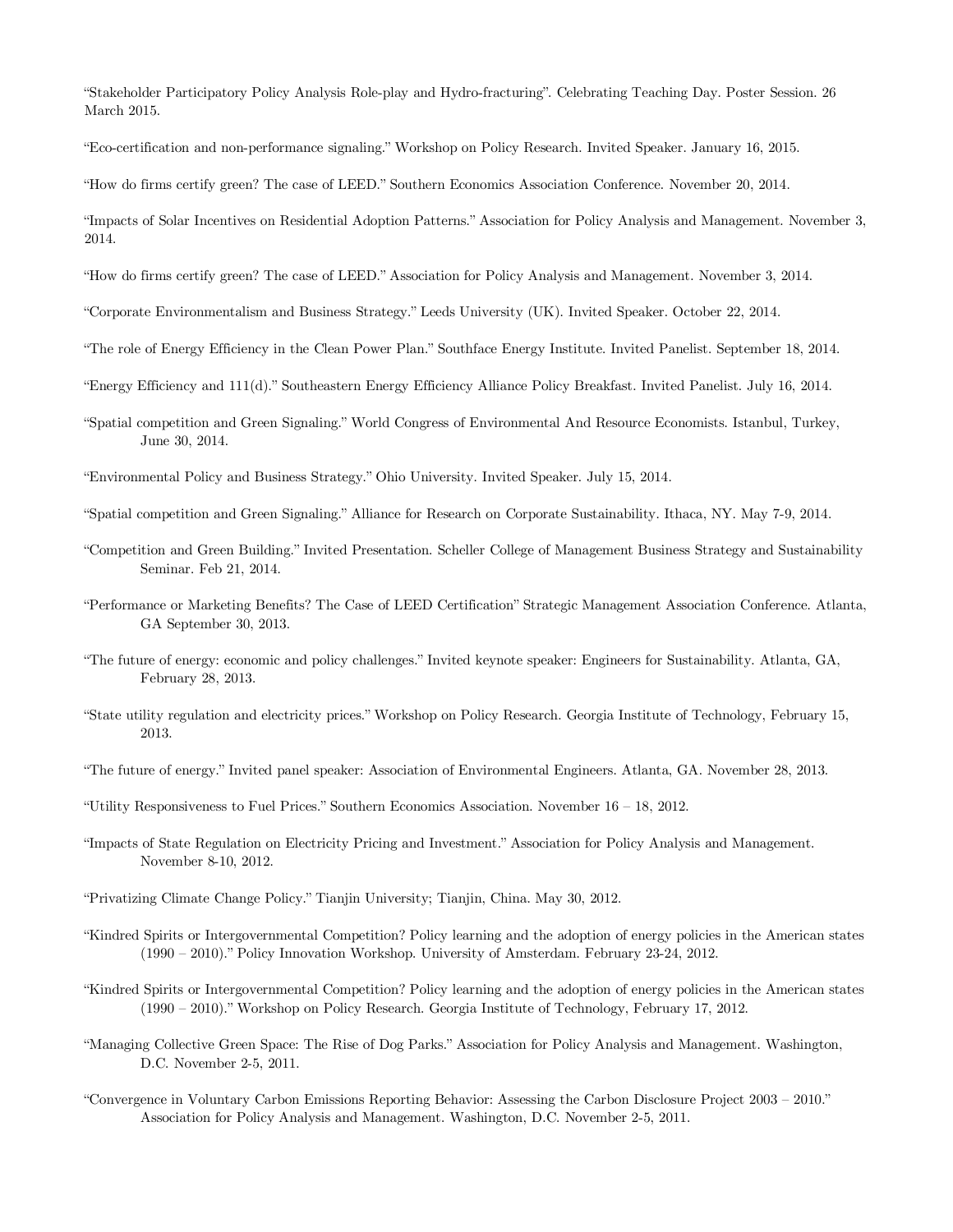- "Neighbor Effects and Installing Energy-Efficient Residential Heating and Air Conditioning Systems." Association for Policy Analysis and Management. Washington, D.C. November 2-5, 2011.
- "Privatizing Climate Change Policy, is there a public benefit?" Association for Research on Corporate Sustainability Conference. Philadelphia, PA. May 6-9, 2011.
- "Privatizing climate change policy, is there a public benefit?" Southern Economics Conference. Atlanta, GA. November 21, 2010.
- "Privatizing climate change policy, is there a public benefit?" Association for Public Policy Analysis and Management Annual Conference. Boston, MA. November 4, 2010.
- "Privatizing climate change policy, is there a public benefit?" Workshop for Original Policy Research. Georgia Institute of Technology. March 4, 2010.
- "Understanding the trade-offs of climate change policy design: incorporating lessons from the European Union to policy formulation in the United States." The Search for Wise Energy Policy Conference: June 11, 2009. Published online: http://www.indiana.edu/~cree/documents/Climate%20Policy.pdf
- "What we know about voluntary environmental policy." Invited presentation for Ken Richards' capstone class in environmental policy. April 1, 2009.
- "Firm decision-making and cap-and-trade policy." Invited presentation for School of Public and Environmental Affairs Dean's Council. May 5, 2009.
- "Bounded rationality and the European Union Emissions Trading Scheme." Association of Public Policy Analysis and Management (APPAM) Conference, Los Angeles, CA: November 6-8, 2008.
- "The efficiency and effectiveness of institutions to address climate change." Invited presentation. ETH Zurich: September, 15 2008.
- "The adoption of state climate change policies and renewable portfolio standards: internal determinants or regional diffusion?" Midwest Political Science Association Conference, Chicago, IL: April 22, 2008.
- "The Adoption of State Climate Change Policies and Renewable Portfolio Standards: Internal Determinants or Regional Diffusion?" Association of SPEA Ph.D. Students (ASPS) Conference, Bloomington, Indiana: February 22, 2008.
- "Domestic political structures, coalition realignments and the adoption of the Kyoto Protocol." Association of SPEA Ph.D. Students (ASPS) Conference, Bloomington, Indiana: April 23, 2007.
- "Are international environmental agreements enforceable? implications for institutional design." Workshop on Political Theory and Policy Analysis Mini-Conference. Bloomington, Indiana: December 13, 2005.
- "Designing effective international environmental agreements: theory and evidence from Europe." Association of Public Policy Analysis and Management (APPAM) Conference, Washington D.C.: November 3–5, 2005. (With Evan Ringquist & Tatiana Kostadinova)
- "Initiatives on climate change: addressed through federalism." Association of SPEA Ph.D. Students (ASPS) Conference, Bloomington, Indiana: February 4, 2005.

Professional Referee Service

- Nature Energy
- Nature Climate Change
- Nature Sustainability
- Management Science
- International Journal of Management Reviews
- Management Research Review
- Journal of Environmental Economics and Management
- Social Sciences and Humanities Research Council of Canada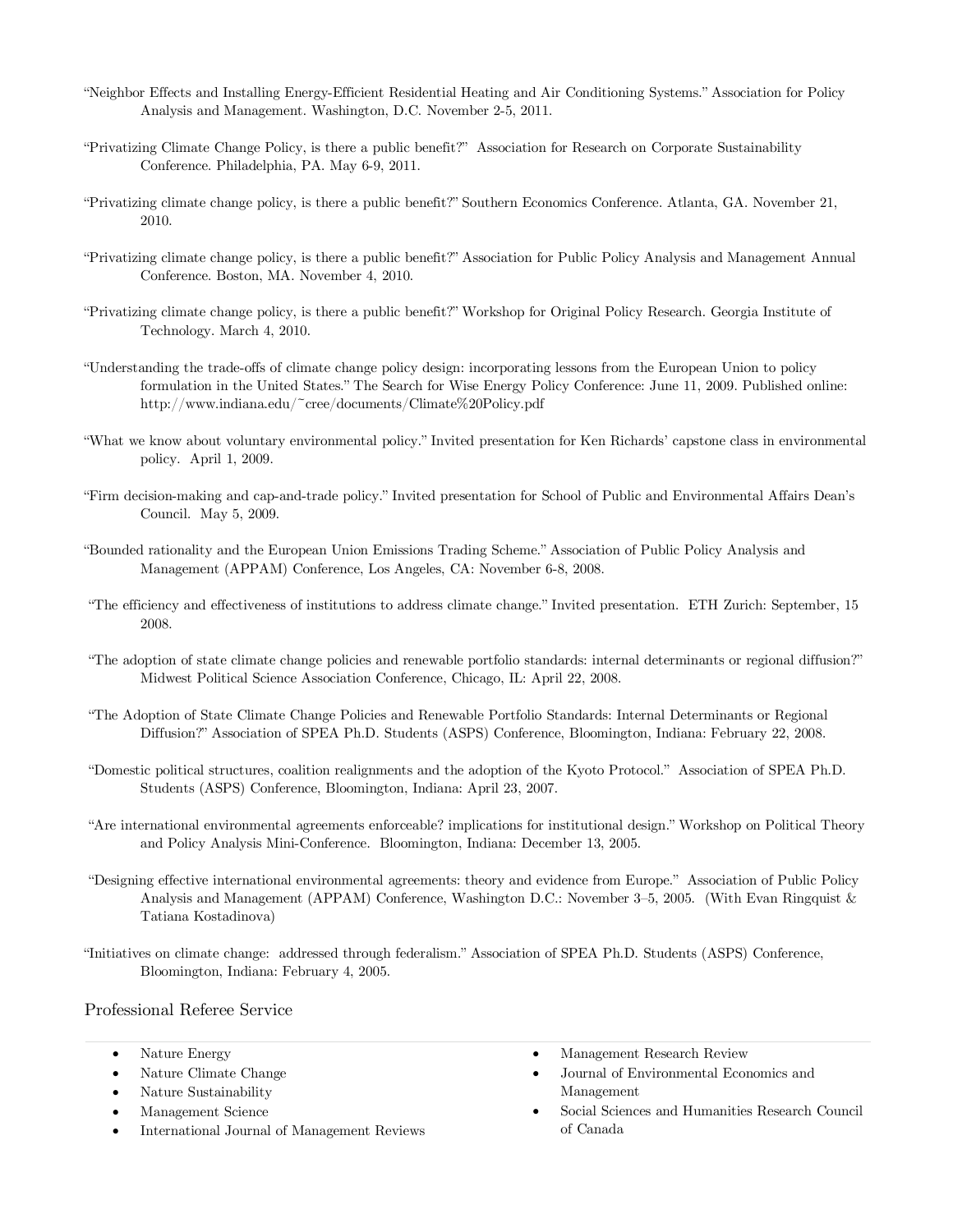- Journal of Environmental Policy and Planning
- Environmental and Resource Economics
- Policy Studies Journal
- Journal of Policy Analysis and Management
- Journal of International Environmental Agreements
- Strategic Management Society
- Dept of Education: Academic Decathlon Energy Policy Unit
- Environmental Politics
- Landscape and Urban Planning
- Management Research Review
- Energy Policy
- Journal of Public Policy
- Review of Policy Research
- State Politics and Policy Quarterly
- Policy Sciences
- Journal of Environmental Planning and Management
- Environmental Science and Technology
- State and Local Government Review
- Environmental Politics
- International Journal of the Commons
- PLOS ONE

# Student Advising and Thesis Supervision

| Doctoral Students            | Status    | Current Position                                                         |  |  |
|------------------------------|-----------|--------------------------------------------------------------------------|--|--|
| Daniel Sanbeg (Chair)        | Current   |                                                                          |  |  |
| Abigail Francisco            | Graduated | Project Manager – Elevate Energy                                         |  |  |
| Evan Mistur (Chair)          | Graduated | Assistant Professor, University of Texas, Dallas (Public Administration) |  |  |
| Lin-Han Chiang-Hsieh (Chair) | Graduated | Assistant Professor, Chung Yuan Christian University, Taiwan             |  |  |
|                              |           | Environmental Engineering                                                |  |  |
| Aselia Umanatova (Chair)     | Graduated | Research Scientist - Georgia Tech, School of Economics                   |  |  |
| Shan Zhou                    | Graduated | Assistant Professor, Michigan Technological University                   |  |  |
| Mallory Flowers<br>(Chair)   | Graduated | Assistant Professor, University of Rhode Island School of Business       |  |  |
|                              |           | <b>Strategy Department</b>                                               |  |  |
| Xiaojing Sun                 | Graduated | Senior Research Analyst; Wood Mackenzie                                  |  |  |
| Yu Wang                      | Graduated | Assistant Professor, Iowa State University (Political Science)           |  |  |
| Ross Beppler (Chair)         | Graduated | Southern Company – Pricing and Costing Analysis                          |  |  |
| Emily Galloway (Econ)        | Graduated | <b>USDA</b>                                                              |  |  |
| Xinping Tian (Econ)          | Graduated | Assistant Professor, Hunan University                                    |  |  |
| Chris Blackburn (Econ)       | Graduated | Bureau of Economic Analysis – Research Division                          |  |  |
| Jenna McGrath                | Graduated | CyberCube                                                                |  |  |
| Masters Students             |           |                                                                          |  |  |
| Trevor McCoy                 | Graduated | Environmental Health Fellow - CDC                                        |  |  |
| Alexandra Mann               | Graduated | Innovate Washington Program Coordinator                                  |  |  |
| Fanny Guezzenec              | Graduated | Chef de Projet Transition Ecologique                                     |  |  |

Software Packages, Language Skills

| Stata       | Erdas IMAGINE    | German – Basic     |
|-------------|------------------|--------------------|
| ArcView GIS | Spanish – Fluent | Chinese – Survival |

### Professional Association Memberships

Association for Public Policy Analysis and Management Association for Environmental and Resource Economists Southern Economic Association Academy of Management Alliance for Research of Corporate Sustainability (Communications Committee)

Public Service, Leadership Experience, and Other Interests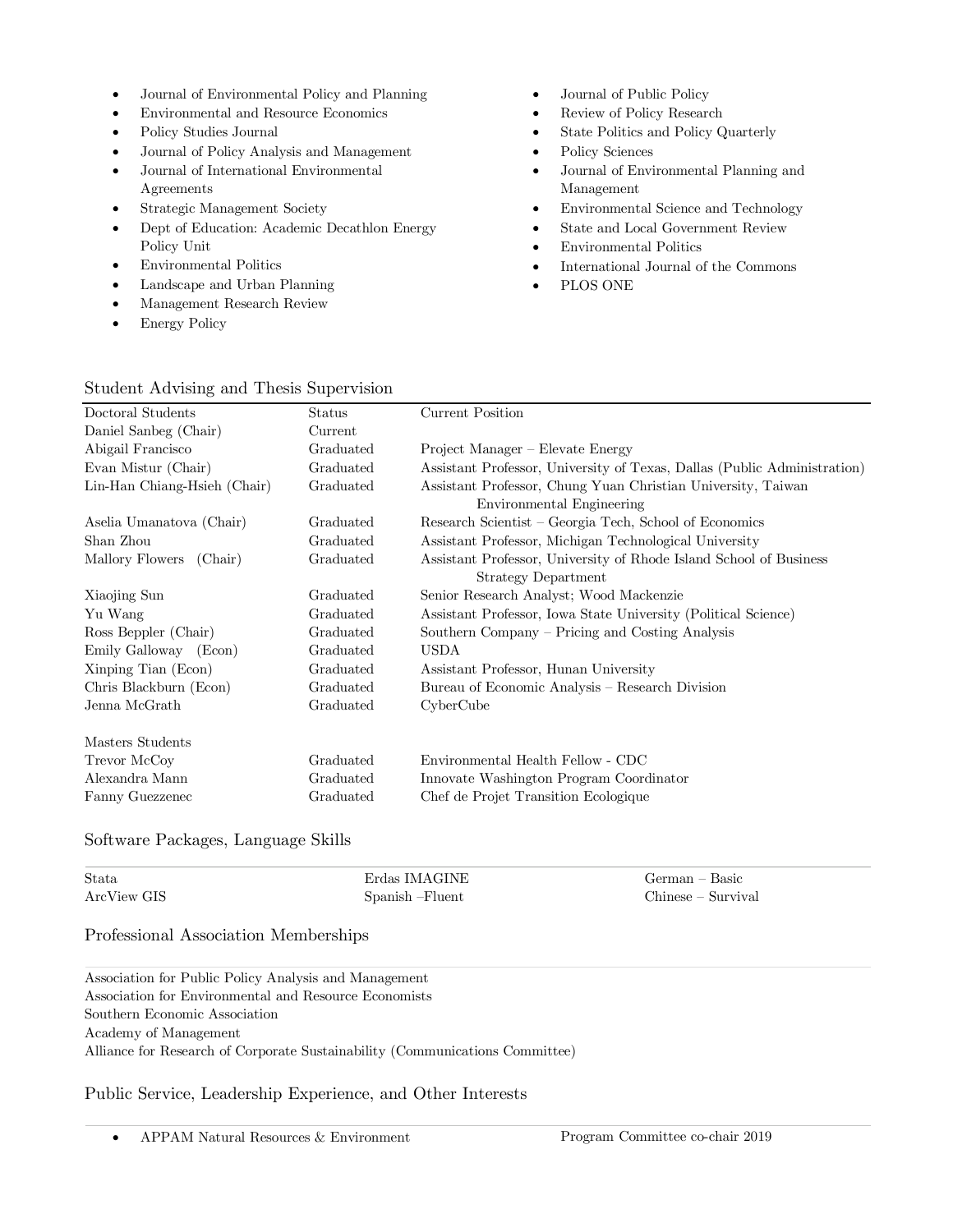- CSR Summer Workshop Budapest, Hungary Summer 2019
- Hamburg University Advanced Quantitative Methods in CSR Workshop, Summer 2019
- Global Environmental Citizen Prize Committee 2019
- EPA Carbon Disclosure Advisory Panel, 2012
- Director Sustainability ThinkBig livinglearning community 2011 – 2014
- Pacific Program Faculty 2017
- Georgia Tech in China 2012
- Grand Challenges PBL facilitator 2013
- School of Public Policy Speaker Series cocoordinator (2015 – 2019)
- School of Public Policy Graduate Committee (2010-present)
- Qualifying Exam Committee (2010-present)
- Energy and Environmental Specialty Exam Committee 2010 – 2015
- Energy and Environmental Specialty Exam

### References

#### Jorge E. Rivera

Professor of Strategic Management and Public Policy The George Washington University, School of Business Dept. of Strategic Management of Public Policy jrivera@gwu.edu / 202-994-0163

Nicole Darnall Dean Arizona State University School of Public Affairs and Management School of Sustainability ndarnall@asu.edu / 602-496-0445

Douglas Noonan O'Neill Professor Indiana University – Purdue University Indianapolis School of Public and Environmental Affairs noonand@indiana.edu / 404-646-6052

John W. Maxwell W. George Pinnell Professor Chairperson of Business Economics and Public Policy Kelly School of Business, Indiana University jwmax@indiana.edu / 812-856-1536

Thomas P. Lyon Dow Professor of Sustainable Science, Technology & Commerce Ross School of Business, University of Michigan Professor of Business Economics and Public Policy Professor of Natural Resources & Environment tplyon@umich.edu / 734-615-1639

Matthew Potoski

Coordinator 2015-present

- GSU / GaTech Public Policy Joint Committee 2010-
- School of Public Policy Econ Search Committee 2013; 2017
- School of Public Policy Faculty Search Committee 2014
- School of Public Policy Strategic Planning Committee 2013
- Association for SPEA Ph.D. Students, Chair, 2007
- SPEA Dean's Student Committee 2007-2008
- SPEA Dean Search Committee 2008
- Bloomington Faculty Council (BFC)'s Student Academic Affairs committee 2008-2009
- Avid runner, including Boston Marathon (2004)
- Indiana University Ultimate Frisbee Club Team 2004-2007 (Collegiate Nationals, 2007)
- Science Olympiad Coach 2008, 2009 (Remote Sensing – Team placed 1<sup>st</sup> & 4<sup>th</sup>, nationally)